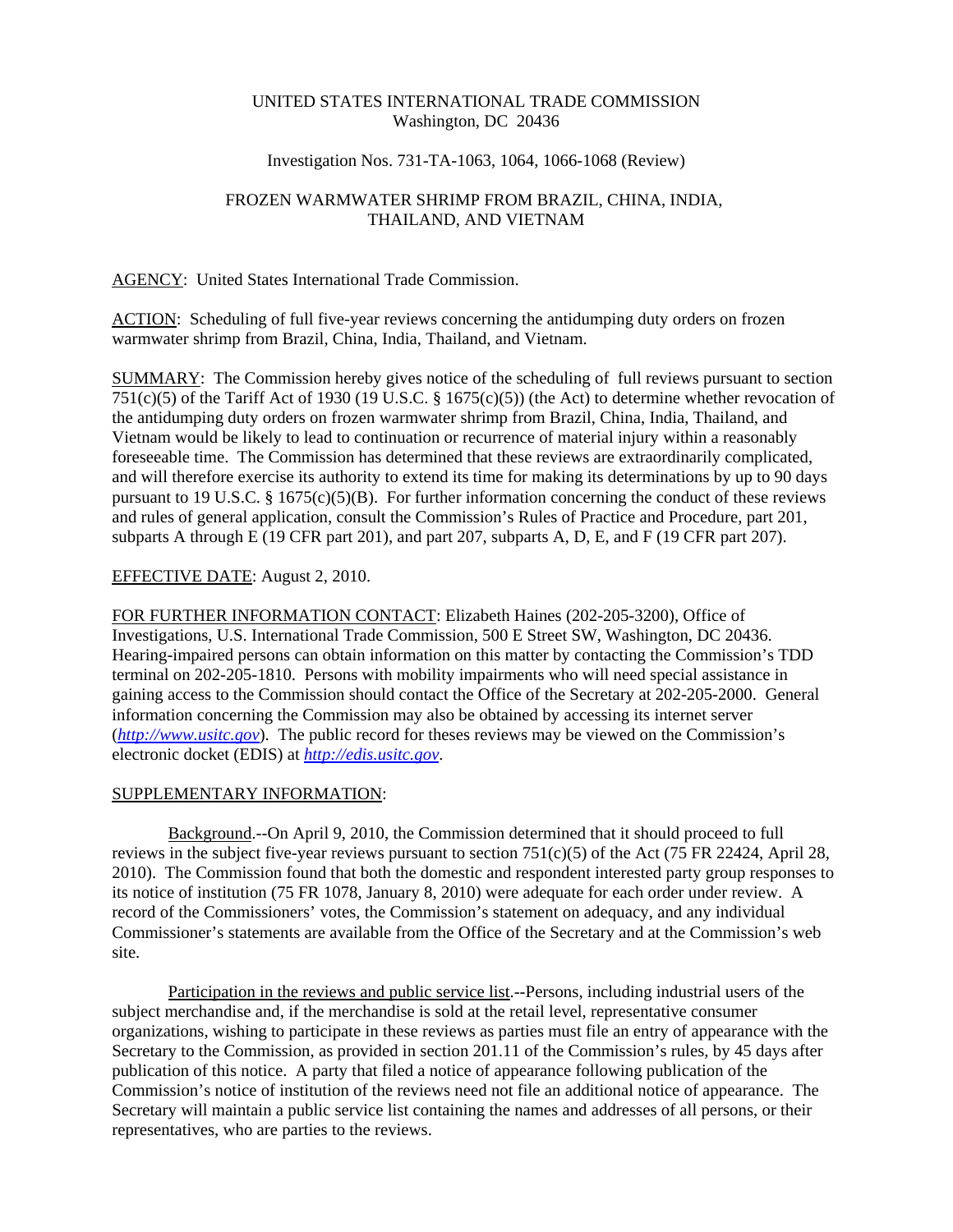Limited disclosure of business proprietary information (BPI) under an administrative protective order (APO) and BPI service list.--Pursuant to section 207.7(a) of the Commission's rules, the Secretary will make BPI gathered in these reviews available to authorized applicants under the APO issued in the reviews, provided that the application is made by 45 days after publication of this notice. Authorized applicants must represent interested parties, as defined by 19 U.S.C. § 1677(9), who are parties to the reviews. A party granted access to BPI following publication of the Commission's notice of institution of the reviews need not reapply for such access. A separate service list will be maintained by the Secretary for those parties authorized to receive BPI under the APO.

Staff report.--The prehearing staff report in the reviews will be placed in the nonpublic record on January 12, 2011, and a public version will be issued thereafter, pursuant to section 207.64 of the Commission's rules.

Hearing.--The Commission will hold a hearing in connection with the reviews beginning at 9:30 a.m. on February 1, 2011, at the U.S. International Trade Commission Building. Requests to appear at the hearing should be filed in writing with the Secretary to the Commission on or before January 25, 2011. A nonparty who has testimony that may aid the Commission's deliberations may request permission to present a short statement at the hearing. All parties and nonparties desiring to appear at the hearing and make oral presentations should attend a prehearing conference to be held at 9:30 a.m. on January 25, 2011, at the U.S. International Trade Commission Building. Oral testimony and written materials to be submitted at the public hearing are governed by sections 201.6(b)(2), 201.13(f), 207.24, and 207.66 of the Commission's rules. Parties must submit any request to present a portion of their hearing testimony in camera no later than 7 business days prior to the date of the hearing.

Written submissions.--Each party to the reviews may submit a prehearing brief to the Commission. Prehearing briefs must conform with the provisions of section 207.65 of the Commission's rules; the deadline for filing is January 20, 2011. Parties may also file written testimony in connection with their presentation at the hearing, as provided in section 207.24 of the Commission's rules, and posthearing briefs, which must conform with the provisions of section 207.67 of the Commission's rules. The deadline for filing posthearing briefs is February 10, 2011; witness testimony must be filed no later than three days before the hearing. In addition, any person who has not entered an appearance as a party to the reviews may submit a written statement of information pertinent to the subject of the reviews on or before February 10, 2011. On March 7, 2011, the Commission will make available to parties all information on which they have not had an opportunity to comment. Parties may submit final comments on this information on or before March 9, 2011, but such final comments must not contain new factual information and must otherwise comply with section 207.68 of the Commission's rules. All written submissions must conform with the provisions of section 201.8 of the Commission's rules; any submissions that contain BPI must also conform with the requirements of sections 201.6, 207.3, and 207.7 of the Commission's rules. The Commission's rules do not authorize filing of submissions with the Secretary by facsimile or electronic means, except to the extent permitted by section 201.8 of the Commission's rules, as amended, 67 Fed. Reg. 68036 (November 8, 2002). Even where electronic filing of a document is permitted, certain documents must also be filed in paper form, as specified in II(c) of the Commission's Handbook on Electronic Filing Procedures, 67 Fed. Reg. 68168, 68173 (November 8, 2002).

Additional written submissions to the Commission, including requests pursuant to section 201.12 of the Commission's rules, shall not be accepted unless good cause is shown for accepting such submissions, or unless the submission is pursuant to a specific request by a Commissioner or Commission staff.